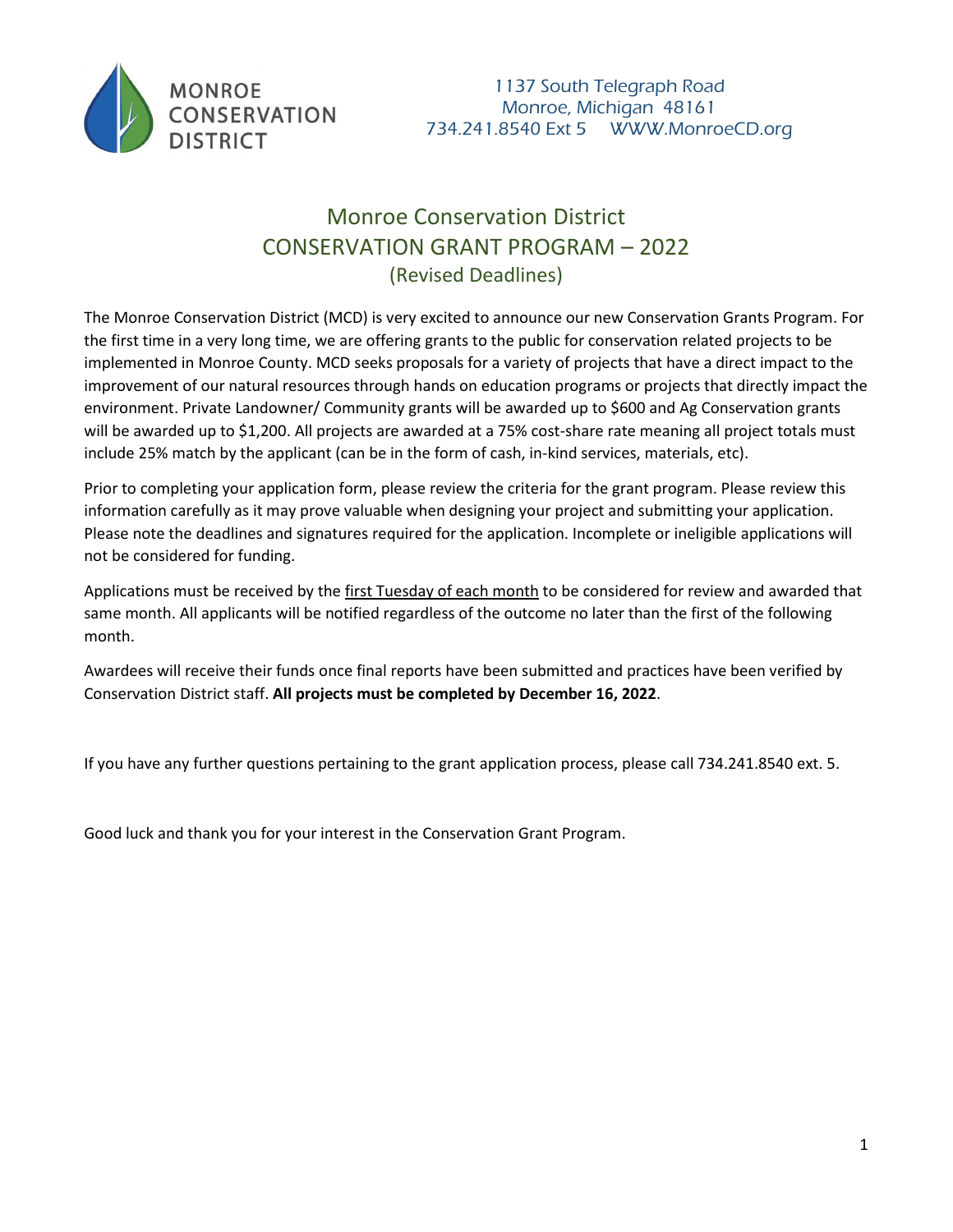

# Monroe Conservation District Conservation Grant Criteria

Below is a list of criteria which must be met by applicants to be considered for a conservation grant. Please use these criteria to develop you grant proposal.

#### **Private Landowner/ Community Mini Grants (awards up to \$600):**

- The following priorities are listed for funding. Other projects outside of these priorities can be submitted and considered.
- A. Hands on outdoor natural resources education or service projects (for adults or youth).
- B. Establishment of pollinator garden(s), rain garden(s), or riparian buffer (forested or native plants/grasses)
- C. Agriculture education or community/school garden expansion (must include education component)
- D. Erosion Control
- E. Natural resources educational signage for public parks, trails, walkways
- F. Land Management Plan/ Forest Management Plan (and actives outlined in the plan for habitat improvement)
- G. Invasive Species Control
- H. Other conservation related activities that benefit the Conservation District coverage area.

### **Ag Conservation Mini Grants (awards up to \$1,200):**

The following priorities are listed for funding. Other projects outside of these priorities can be submitted and considered.

- I. Nutrient Management (Variable Rate Fertilizer Application, grid/zone sampling, application equipment)
- J. Cover Crops
- K. Erosion Control (grassed waterway, filter strips, windbreak)
- L. Drainage Water Management (control structure)
- M. Equipment to allow for improved conservation practice implementation (planting green, planting into no-till fields, inter-seeding cover crops).
- N. Other conservation related activities that benefit the Conservation District coverage area (ex: well closure, replace fuel tank to meet MAEAP standards)

#### **A submitted proposal must contain a completed application responding to each section.**

1. **Eligible applicants** include local School Districts, private landowners, libraries, townships, local municipalities, non-profit organizations, school groups, College and University students, small businesses, and community groups.

**Ineligible applicants** include state and federal government agencies, public universities and colleges, groups/organizations who reside outside of Monroe County. MCD employees and board members, large businesses/corporations. Projects that include research/experimental aspects.

2. **Match Requirements:** 25% match is required for the project. Match should be calculated as a percentage of the funds requested for the project completion. Match can be in cash to the project or in- kind services to the project.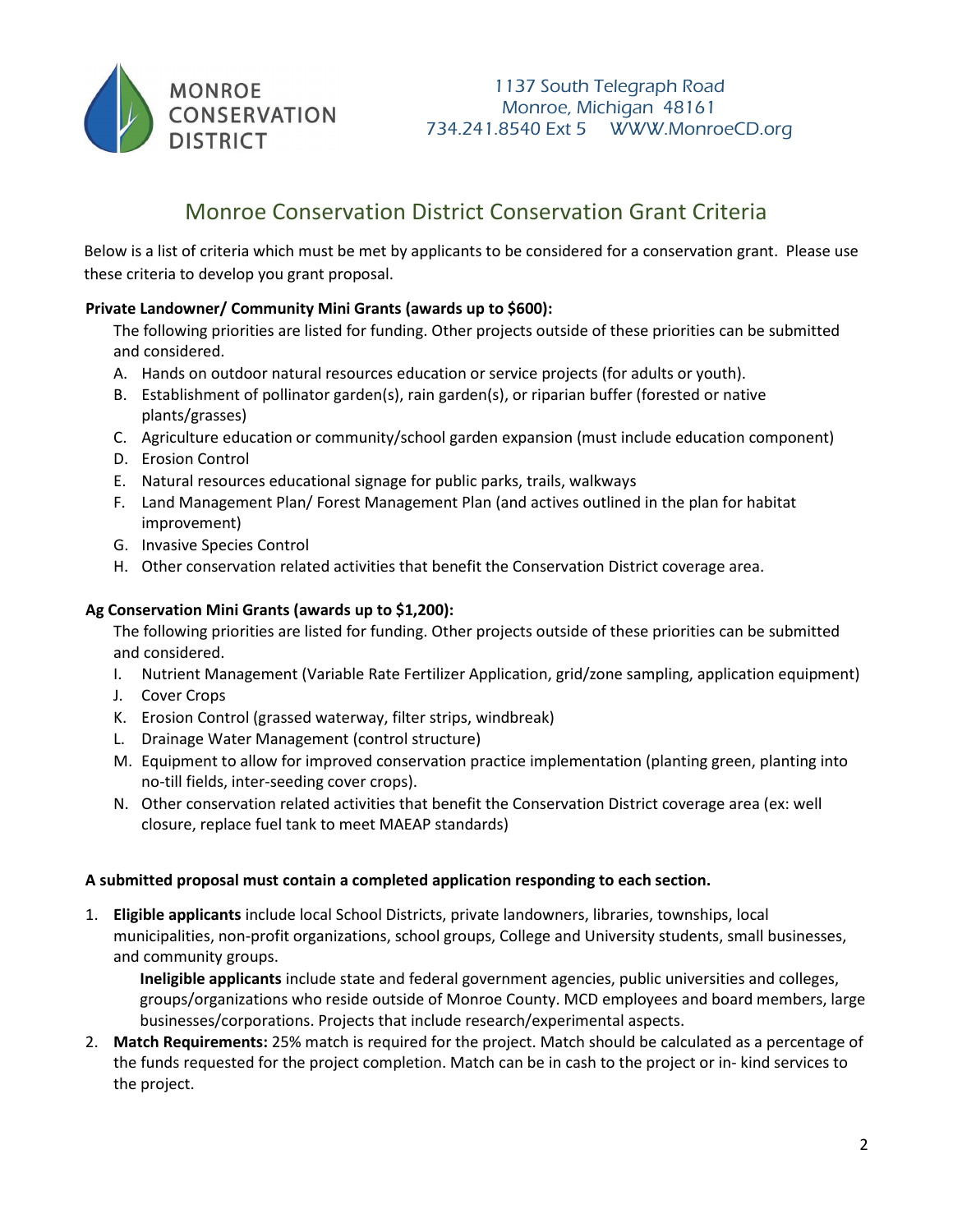

## 1137 South Telegraph Road Monroe, Michigan 48161 734.241.8540 Ext 5 WWW.MonroeCD.org

#### 3. **Proposals will be evaluated on:**

- A. The positive impact to the environment.
- B. The short term and long-term goals of the project.
- C. The overall feasibility of the project within the timeframe available.
- D. The provisions for the maintenance of the project past the initial start in the future.
	- i.e., school gardens with no summer maintenance plan will not be considered.
- E. The provisions for promotion of your project to the public.

## **4. Funding Restrictions:**

- A. Monies received may be used for conservation/education projects related to the improvement of the environment/natural resources within Monroe County. Projects will be ranked on the priorities above. Other projects may be proposed, but priority will be given to projects meeting the priorities listed.
- B. Monies received may NOT be used for equipment totaling over \$200 (\*private landowner/community mini grants), travel *(bus rental for a project can be included),* salaries, fringes, overhead, permitting, or for projects required by legal order. An accounting of all monies must accompany the Final Project Report.
- C. Practices within the Ag Conservation grant category are not eligible for funds if it has been implemented on the specific field being enrolled within the past 3 years OR funded through any other cost-share program.

#### **5. Activity Requirements:**

- A. Any activities that include tree/ wildflower plantings must use native species when possible. If planting is proposed in an application a species list must be included in the application project narrative and approved by MCD. All practices including plantings will consist of a 1-year status check to confirm adequate establishment. If MCD review results in the conclusion that the practice has not been properly implemented or maintained fund repayment may be required.
- B. Establishment of pollinator gardens, rain gardens, natural shoreline protection, riparian buffers, or erosion control projects can be implemented on public or private property.
- C. Erosion control projects should utilize natural methods as much as possible and be approved by MCD before project is started. MCD will not fund seawalls.

#### **6. Reporting Requirements:**

A. A written Final Project Report of the work completed, including pictures, is required of all grant recipients. This report will be submitted to MCD using the template provided with the project Award Letter no later than **December 16, 2022.** The report should include photos that may be used on the MCD website, social media, and in MCD publications to showcase our grant projects.

## 7. **Publicity Notice:**

- A. All publicity generated for and received by the project must acknowledge MCD. All signs associated with the project should also include the MCD logo and acknowledgment of MCD as a supporter of the project.
- 8. Application Submission:
	- A. **Application materials are due to MCD by the first Tuesday of each month to be considered for review and awarded that same month.** Application materials and all other supporting documents can be emailed to: *conservation* 1137@gmail.com or mailed/dropped off to the MCD office. Applicants will be notified by email when their application is received. If you do not receive an email that MCD received your application, please call us at 734.241.8540 Ext 5.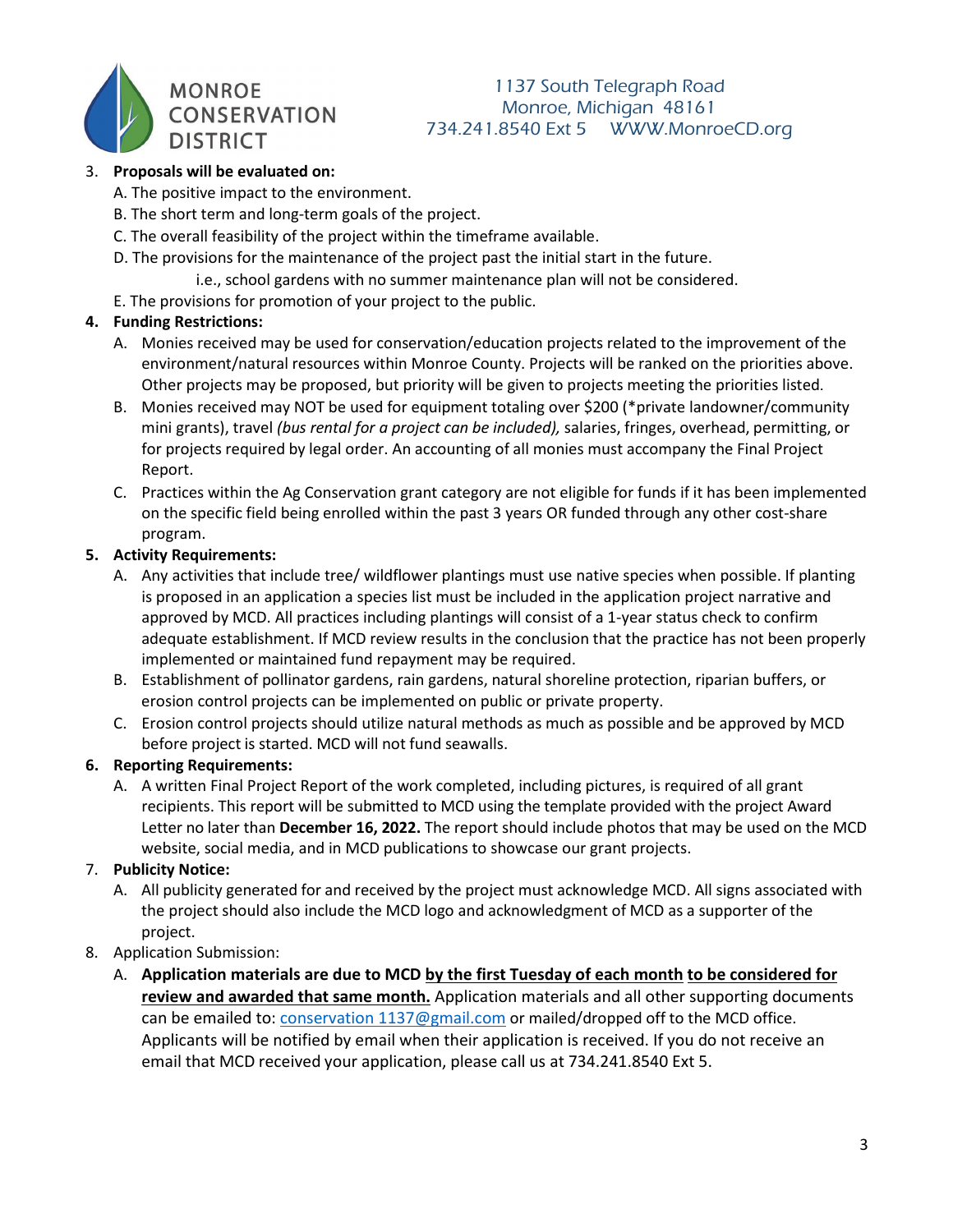

# MCD Conservation Grant Application – 2022

Please review the Conservation Grant criteria before completing this application.

**Your application should follow the order of the information below exactly.** 

| <b>Primary Contact</b>                                                                                                           |  |  |           |  |
|----------------------------------------------------------------------------------------------------------------------------------|--|--|-----------|--|
|                                                                                                                                  |  |  |           |  |
|                                                                                                                                  |  |  |           |  |
|                                                                                                                                  |  |  |           |  |
|                                                                                                                                  |  |  |           |  |
| If applicant is not the landowner and is applying for structural practices to be installed a landowner signature is<br>required. |  |  |           |  |
|                                                                                                                                  |  |  |           |  |
| <b>Project Details:</b>                                                                                                          |  |  |           |  |
| Amount requested from MCD: \$________________________________                                                                    |  |  |           |  |
| Match provided (25% minimum): \$                                                                                                 |  |  |           |  |
|                                                                                                                                  |  |  |           |  |
| Have you/your farm/organization ever worked with MCD before? (circle) YES /                                                      |  |  | <b>NO</b> |  |
|                                                                                                                                  |  |  |           |  |